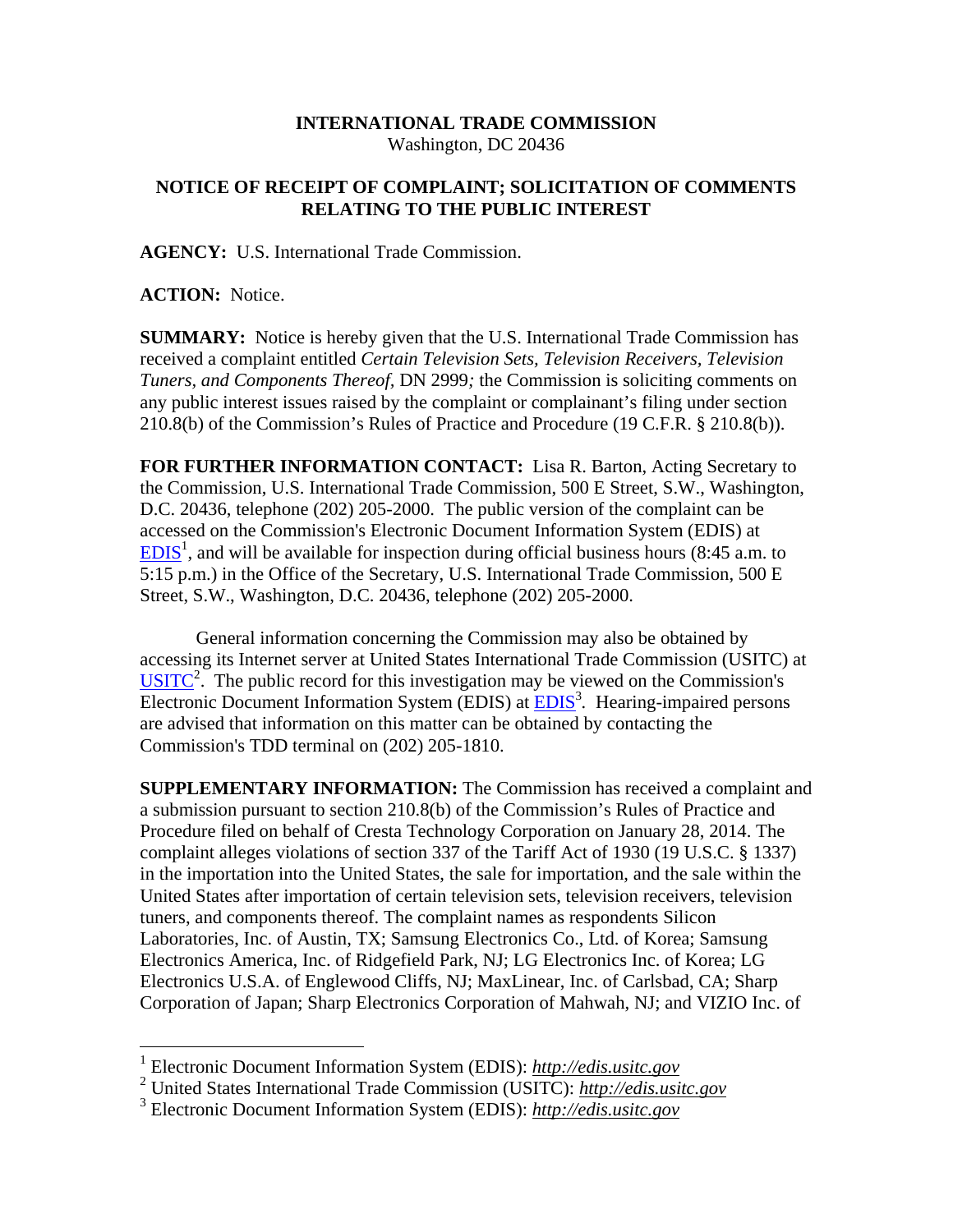Irvine, CA. The complainant requests that the Commission issue a permanent limited exclusion order, and cease and desist orders.

Proposed respondents, other interested parties, and members of the public are invited to file comments, not to exceed five (5) pages in length, inclusive of attachments, on any public interest issues raised by the complaint or section 210.8(b) filing. Comments should address whether issuance of the relief specifically requested by the complainant in this investigation would affect the public health and welfare in the United States, competitive conditions in the United States economy, the production of like or directly competitive articles in the United States, or United States consumers.

In particular, the Commission is interested in comments that:

- (i) explain how the articles potentially subject to the requested remedial orders are used in the United States;
- (ii) identify any public health, safety, or welfare concerns in the United States relating to the requested remedial orders;
- (iii) identify like or directly competitive articles that complainant, its licensees, or third parties make in the United States which could replace the subject articles if they were to be excluded;
- (iv) indicate whether complainant, complainant's licensees, and/or third party suppliers have the capacity to replace the volume of articles potentially subject to the requested exclusion order and/or a cease and desist order within a commercially reasonable time; and
- (v) explain how the requested remedial orders would impact United States consumers.

Written submissions must be filed no later than by close of business, eight calendar days after the date of publication of this notice in the *Federal Register*. There will be further opportunities for comment on the public interest after the issuance of any final initial determination in this investigation.

Persons filing written submissions must file the original document electronically on or before the deadlines stated above and submit 8 true paper copies to the Office of the Secretary by noon the next day pursuant to section 210.4(f) of the Commission's Rules of Practice and Procedure (19 C.F.R. 210.4(f)). Submissions should refer to the docket number ("Docket No. 2999") in a prominent place on the cover page and/or the first page. (*See* Handbook for Electronic Filing Procedures, *Electronic Filing Procedures*<sup>4</sup>). Persons with questions regarding filing should contact the Secretary (202-205-2000).

 $\overline{a}$ 

<sup>4</sup> Handbook for Electronic Filing Procedures:

http://www.usitc.gov/secretary/fed\_reg\_notices/rules/handbook\_on\_electronic\_filing.pdf